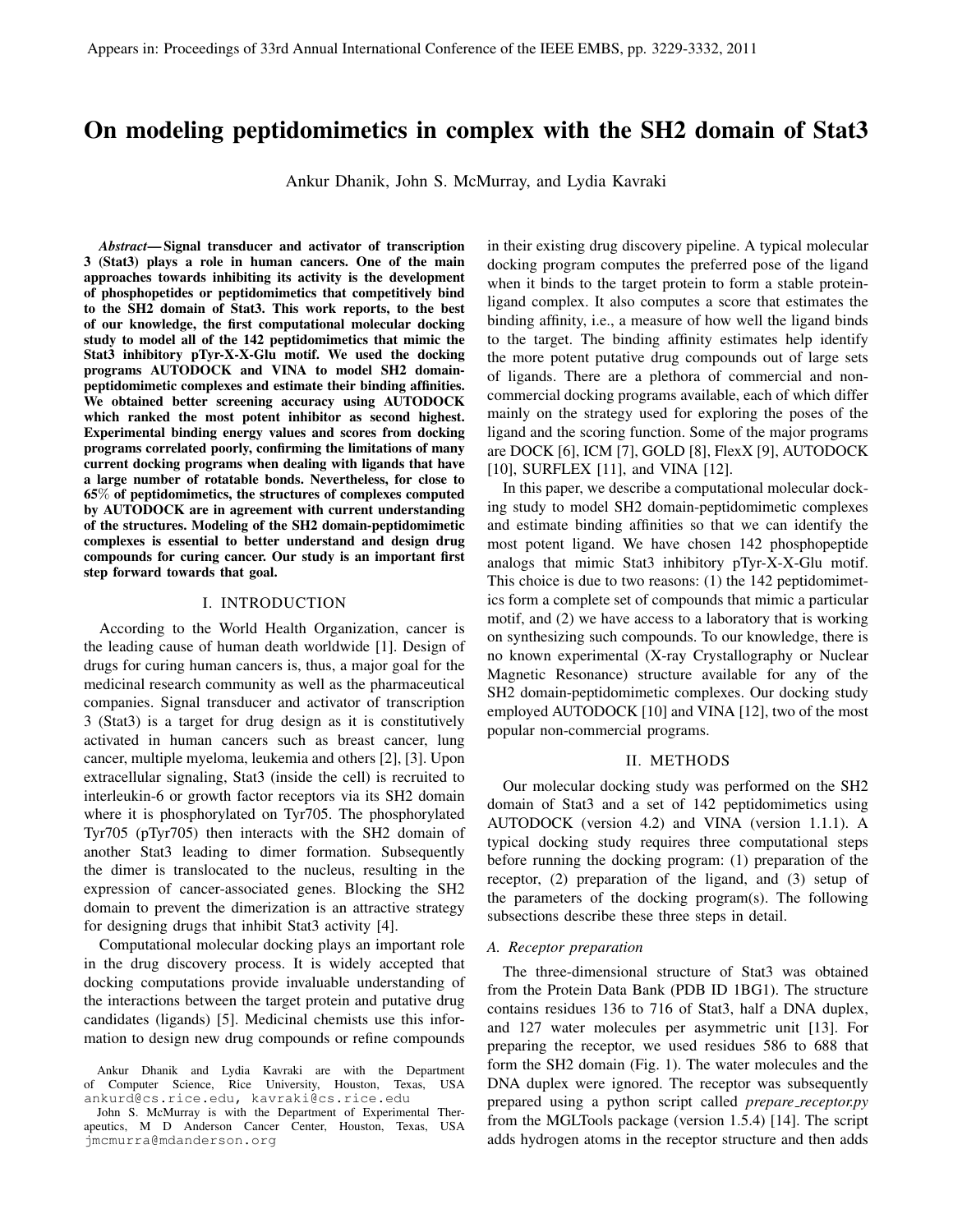

Fig. 1: 4 domains of Stat3: a N-terminal four-helix bundle (residues 138-320, blue), an eight-stranded β-barrel (residues 321-465, red), an  $\alpha$ -helical connector domain (residues 466-585, green), and a SH2 domain (residues 586 to 688, magenta).

gastegier charges to all the atoms. All non-polar hydrogens are removed and the charge of each removed hydrogen is added to the carbon to which it is bonded.

## *B. Ligand preparation*

The ligands for the docking study were obtained from a comprehensive literature survey ([15], [16], [17], [18], [19]). Along with the 2-D (chemical) representations of the phosphopeptide analogs, binding affinity  $(IC_{50})$  values, obtained from fluorescence polarization experiments, were provided. The molecule builder of Maestro software (version 9.1) [20] was used for generating the 3-D structures from the 2-D representations. The obtained 3-D structures of the ligands were energy minimized in vacuum using the *Clean Up Geometry* module of Maestro. Each ligand is subsequently prepared using a python script called *prepare ligand4.py* from the MGLTools package. Hydrogen atoms were treated in a fashion similar to that explained in Section II-A. The script also identifies non-amide rotational bonds in the ligand. The ligands in our docking study have on an average 15 rotational bonds, which is substantially larger than the number of rotational bonds in small molecules generally used for docking studies. As a consequence, this study is a prime example of issues that arise due to large numbers of rotational bonds in ligands. It provides a thorough analysis of the docking results when current docking programs are applied to a problem involving large ligands. Thus, this study sets a benchmark for the development of new docking programs that attempt to model SH2-domain peptidomimetic complexes and, in general, address current limitations of docking ligands with large number of rotational bonds.

## *C. Docking program setup*

Both AUTODOCK and VINA use the same input format for receptor and ligand structures which are obtained from the preparation steps described above. All the parameters of VINA were set to their default values. In AUTODOCK, the number of energy evaluations to be performed (*ga\_num\_evals*) was set to 25 million and the number of docked poses to be computed (*ga run*) was set to 50, which is standard practice. All other parameters were set to the default values. Both programs use a rectangular 3 dimensional grid for specifying the binding site of the receptor as well as for efficient evaluation of the scoring function. The grid is centered on coordinates  $x = -5.22\AA$ ,  $y =$ 



AUTODOCK (green) and VINA (red). The dashed line represents ROC curve when ligands are randomly ranked. The area under curve (AUC) values are displayed in the legend.

 $-1.37\AA$ ,  $z = -0.43\AA$ . The dimensions of the AUTODOCK grid are  $54 \times 42 \times 54$  with a grid spacing of 0.375Å. The dimensions of the VINA grid are identical.

## III. RESULTS

Each docking run with AUTODOCK produced 50 poses of the ligand while VINA produced 9 poses. Each pose is defined by the position and orientation of the ligand and its rotational bonds. We evaluated the results from the docking study in the following three ways: (1) screening accuracy, (2) comparison of the experimental binding affinities and docking program scores, and (3) structure analysis of the docked complex.

#### *A. Screening accuracy*

An important criterion for the success of docking programs is their screening accuracy. Though there are many other useful criteria, our goal in this study is not the evaluation of docking programs. Rather our aim is to model the SH2 domain-peptidomimetic complexes using popular docking programs and screen the most potent inhibitors. Area under the receiving operating characteristic curve is an important statistic to evaluate screening accuracy [21]. In general, given a set of known active and decoy ligands, the number of active ligands found among the top- $n$  ranked ligands is plotted against  $n$ , where  $n$  is the size of the set. This plot is known as the receiver operating characteristic (ROC) curve and the area under the curve (AUC) is given as a fraction of the total plot area. Our docking study is not a typical study with active and decoy ligands. Therefore for computing AUC, we assume that the top 5 most potent (lowest  $IC_{50}$  values) inhibitors are the active ligands that are to be screened from the set of 142 ligands. Figure 2 shows the ROC curves obtained from docking of the ligands with AUTODOCK and VINA. AUTODOCK (AUC=0.86) performed much better than VINA (AUC=0.48) which performed worse than a screening process that randomly ranks ligands (AUC=0.50). AUTODOCK was able to find the 5 active ligands in the top 47 ligands ranked according to decreasing AUTODOCK scores. The best scoring pose obtained for each ligand was used for ranking. Interestingly, the most potent inhibitor with  $IC_{50} = 39nm$  (Fig. 3(a)) was ranked second highest by AUTODOCK.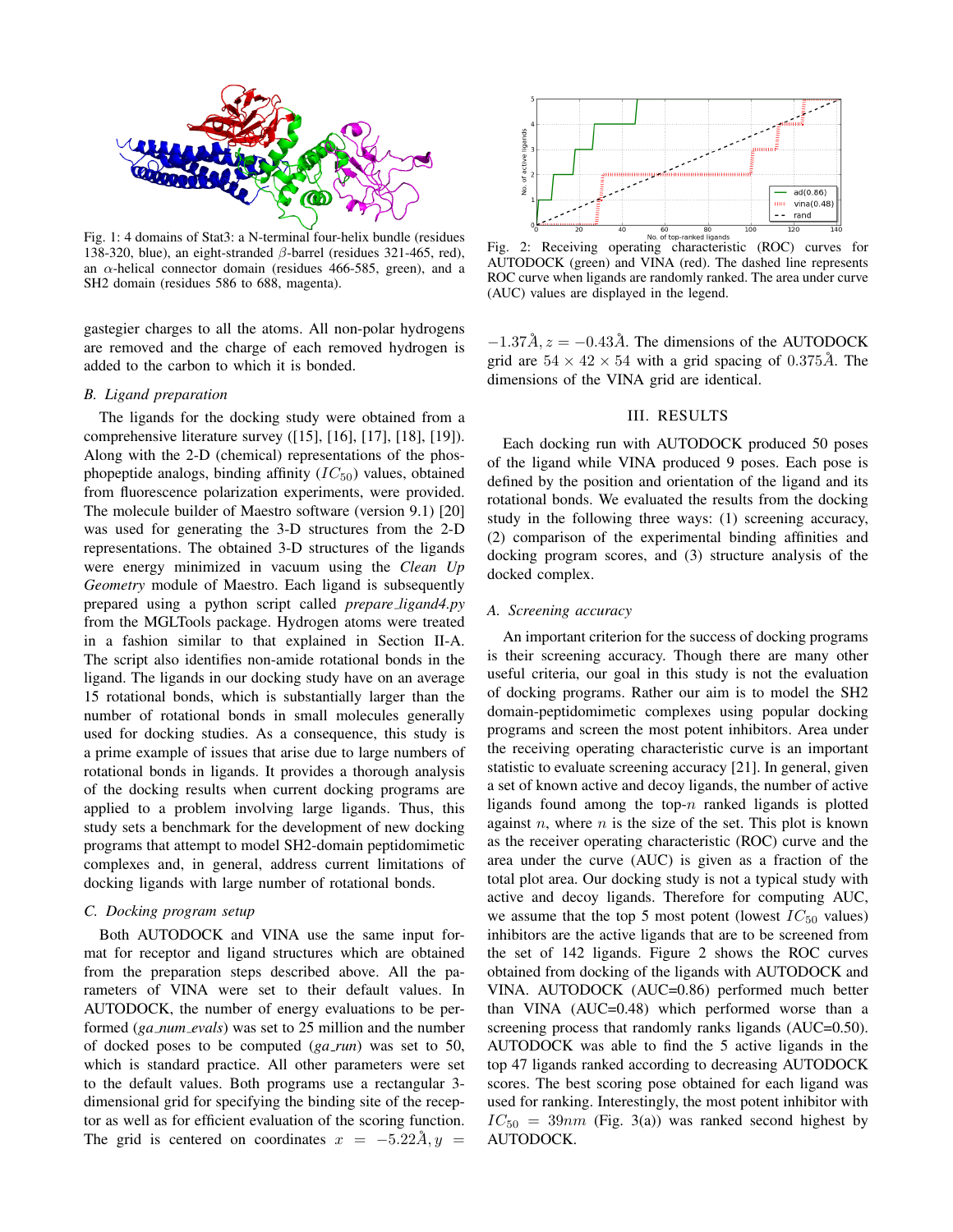

Fig. 3: Most potent (lowest  $IC_{50}$  value) peptidomimetic: (a) 2-D representation and (b) 3-D structure of complex modeled by AUTODOCK. The SH2 domain is shown as a surface and the peptidomimetic is shown with sticks. The phosphate group (white circle) of the peptidomimetic fits in its known binding pocket.



Fig. 4: Comparison of difference scores from AUTODOCK (green) and VINA (red), and difference binding energies (blue) from fluorescence polarization experiments.

## *B. Binding affinity comparison*

Binding affinity gives a measure of the thermodynamic stability of a SH2 domain-peptidomimetic complex. We collected binding affinity  $(IC_{50})$  values for the 142 peptidomimetics from the literature survey (section II-B). The  $IC_{50}$  value gives the concentration of the peptidomimetic that is required to competitively inhibit the binding of FAM-Ala-pTyr-Leu-Pro-Gln-Thr-Val-NH<sub>2</sub> (FAM=5carboxyfluorescein) to Stat3 by 50% [15]. Since scoring functions of AUTODOCK and VINA give binding affinity estimates in terms of energy values (in kcal/mol), we convert  $IC_{50}$  values to energy values using the following equation:

$$
\Delta G = RTln(IC_{50}/1.066) \tag{1}
$$

where,  $R = 1.986 \times 10^{-3}kcalK^{-1}mol^{-1}$ ,  $T = 298K$ , and  $IC_{50}$  is in nanomolar.

Figure 4 compares scores of the lowest scoring poses from the docking programs and binding energy values from (1). It is assumed that in general there is an offset between scores from the docking programs and binding energy values. To eliminate the offset, we compared difference scores with difference energies. Each score/energy was subtracted by the lowest score/energy value among all ligands. The comparison shows that scores and binding energies do not correlate well. This is not surprising because, as mentioned in section II-B, the ligands have on an average 15 rotational bonds. It is generally understood that docking programs are more accurate when docking smaller ligands  $\leq 10$  rotational bonds) which is reflected in Figure 5. To investigate this



Fig. 5: Comparison of difference scores from AUTODOCK (green)and difference binding energies (blue) from fluorescence polarization experiments. Only the ligands that have 10 or fewer rotational bonds were considered. Comparison of scores from VINA results in a similar figure.



Fig. 6: Pearson correlation coefficient (R) between scores and binding energies is plotted against threshold on the number of rotatable bonds. The scores were obtained from AUTODOCK (green) and VINA (red).

further, we plotted (see Figure 6) the variation of Pearson correlation coefficient (R) between the scores and the binding energies with increasing threshold on the number of rotatable bonds. At each threshold value, only ligands that have number of rotatable bonds less than or equal to the value were considered for computing R. The plot shows high correlation for the smaller ligands and poor correlation for the larger ones.

#### *C. Structure analysis*

There is very little knowledge regarding the structures of SH2 domain-peptidomimetic complexes and modeling these structures is one of our main goals. From crystallography data and the relatively few modeling studies on a couple of peptidomimetics ([13], [4], [17]), it is clear that the phosphate group in the peptidomimetics sits in the *binding pocket* formed by residues Lys591, Arg609, Ser611, Glu612, and Ser613. For the most potent inhibitor, that is indeed the case (Fig. 3(b)). We computed the Euclidean distance (D) of the phosphorus atom in the phosphate group of the lowest scoring pose of each ligand from coordinates  $x = -8.42\AA, y = 4.50\AA, z = -6.09\AA$ . These coordinates correspond to the location of the phosphorus atom in the above *binding pocket* as proposed in [4]. For a given threshold  $(D_{thresh})$ , we calculated the fraction of the total number of ligands that have  $D \leq D_{thresh}$ . Figure 7 plots the fraction against varying values of the distance threshold. The plot shows that poses generated by AUTODOCK are much better than the poses generated by VINA when evaluating